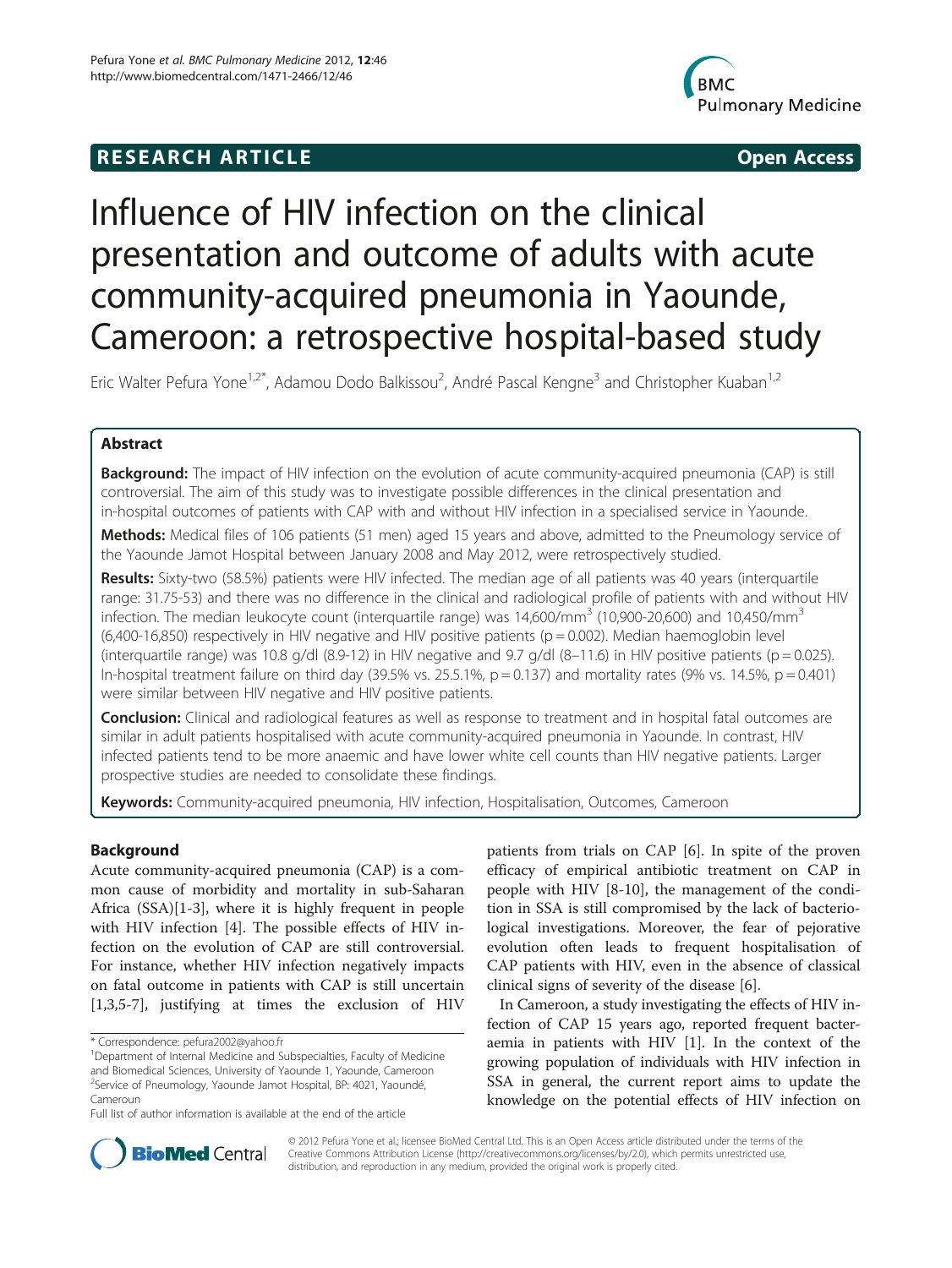CAP by investigating differences if any in the clinical presentation and in-hospital outcomes of CAP patients with and without HIV infection in urban setting in Cameroon.

#### Materials and methods

#### Study setting and participants

The study was undertaken in the pneumology service of the Yaounde Jamot Hospital (YJH), which has been described in details elsewhere [\[11,12\]](#page-4-0). In brief, YJH serves a referral centre for chest disease for the capital city of Cameroon (Yaounde) and surrounding areas.

CAP in this hospital is diagnosed based on 1) lower respiratory tract infection signs, 2) new alveolar opacity on chest X-ray and 3) the absence of other possible causes of the alveolar opacity [\[13\]](#page-4-0). All chest X-rays are read by radiologist and reviewed by treating chest physician. Patients with radiological signs suggestive of other possible causes, or in whom radiological signs do no regress on treatment are prescribed a bronchial fibroscopy to rule out tuberculosis and others opportunistic infections. Upon admission to this hospital, routine evaluation of patients suspected of having CAP received include a clinical examination, chest X-ray (frontal and lateral views), sputum examination for Acid Fast Bacillus (AFB) in patients who can produce a sputum (three series at the beginning of the treatment and three series at the completion of the treatment) and biological workup comprising a full blood count, fasting glycaemia, erythrocyte sedimentation rate and HIV test after informed consent. HIV testing includes detection of anti-HIV 1 and anti-HIV 2 antibodies in the serum with the use of two rapid tests: Determine® HIV ½(Abbot laboratories, Tokyo, Japan) and Immunocomb<sup>®</sup> II HIV 1 and 2 Bispot (Organics, Courbevoie, France). A patient is classified as HIV positive when the two tests are positive. For discordant tests, a confirmatory western blot test (New Lav Blot, Sanofi diagnostics-Pasteur) is conducted. All HIV-positive patients are started on prophylaxis with cotrimoxazole and those with CD4 lymphocyte counts < 200/mm3 or with recurrent pneumonia (at least 2 episodes within a 12 month window) are started on triple antiretroviral therapy free of charge.

On admission to the service, patients are treated empirically with a betalactam antibiotic and treatment is adjusted according to patients' clinical response. Bacteriological investigations to isolate the microbial aetiology are hardly ever done because of limited resources and lack of diagnostic facilities. Monitoring is based on daily assessment of the clinical profile including body temperature, and chest X-ray on the tenth day from treatment inception in those with favourable treatment course. Favourable response to treatment on the third day is defined by the regression of lower respiratory tract infection signs and particularly thermic defervescence or body temperature normalisation [[13](#page-4-0)]. Treatment failure at this same time

point is based on the non-abatement of the fever and worsening of chest signs. Patients with treatment failure are re-assessed for differential diagnoses, loco-regional complications (lung abscess, purulent or parapneumonic pleural effusion), extra-pulmonary infection and bacterial resistance to the initial empirical treatment.

All the patients admitted in the service are indexed by the chief nurse of each hospitalization unit as their arrival in hospitalization registers envisaged for this purpose. For each in-patient, the following elements are consigned in the registers: age, sex, admission and discharge date, results of HIV serology, admission and discharge diagnosis.

# **Methods**

Recruitment for this study was restricted to patients aged 15 years and above, followed for CAP at any time point during January 2008 through May 2012 (total duration 53 months). Patients' hospitalisation registers were reviewed to identify those who were hospitalised for CAP and their medical files were then retrieved. For all eligible patients, data were collected on the demographic profile including sex and age, past medical history and comorbidities, and disease course prior to hospital admission. Clinical signs and symptoms recorded included the body temperature (with fever defined as a temperature ≥38°C), cough, chest pain, dyspnoea, haemoptysis, respiratory and heart rates, and condensation syndrome. The CRB-65 score [[14](#page-4-0)] presented by each patient at the admission was noted. Standard chest X-ray data upon admission and subsequently were analysed and the following registered: unilateral or bilateral lung parenchyma lesions and number of lobes involved, presence or absence of pleural effusion. Biological data included the full blood count, HIV test results, and CD4 count for HIV positive patients. Evolution data included those relating to treatment failure at day three following inception, local and regional complications, treatment success and all-cause mortality. Patients with missing data for HIV status and those with missing medical file were excluded. The study protocol was approved by the institutional board of the YJH.

#### Statistical methods

Data analysis used  $SPSS^{\circledast}$  17.0.1 (SPSS Inc., Chicago, USA) for Windows. Groups comparison used Pearson  $\chi^2$ or Fisher exact test for qualitative variables, and Student t-test or non prametric equivalents for quantitative variables as appropriate. A p-value <0.05 was used to characterise statistically significant results.

# Results

#### Data available

During the study period, a total of 6098 patients were admitted to the service, among whom 118 (1.9%) patients aged ≥ 15 years had CAP. Medical files were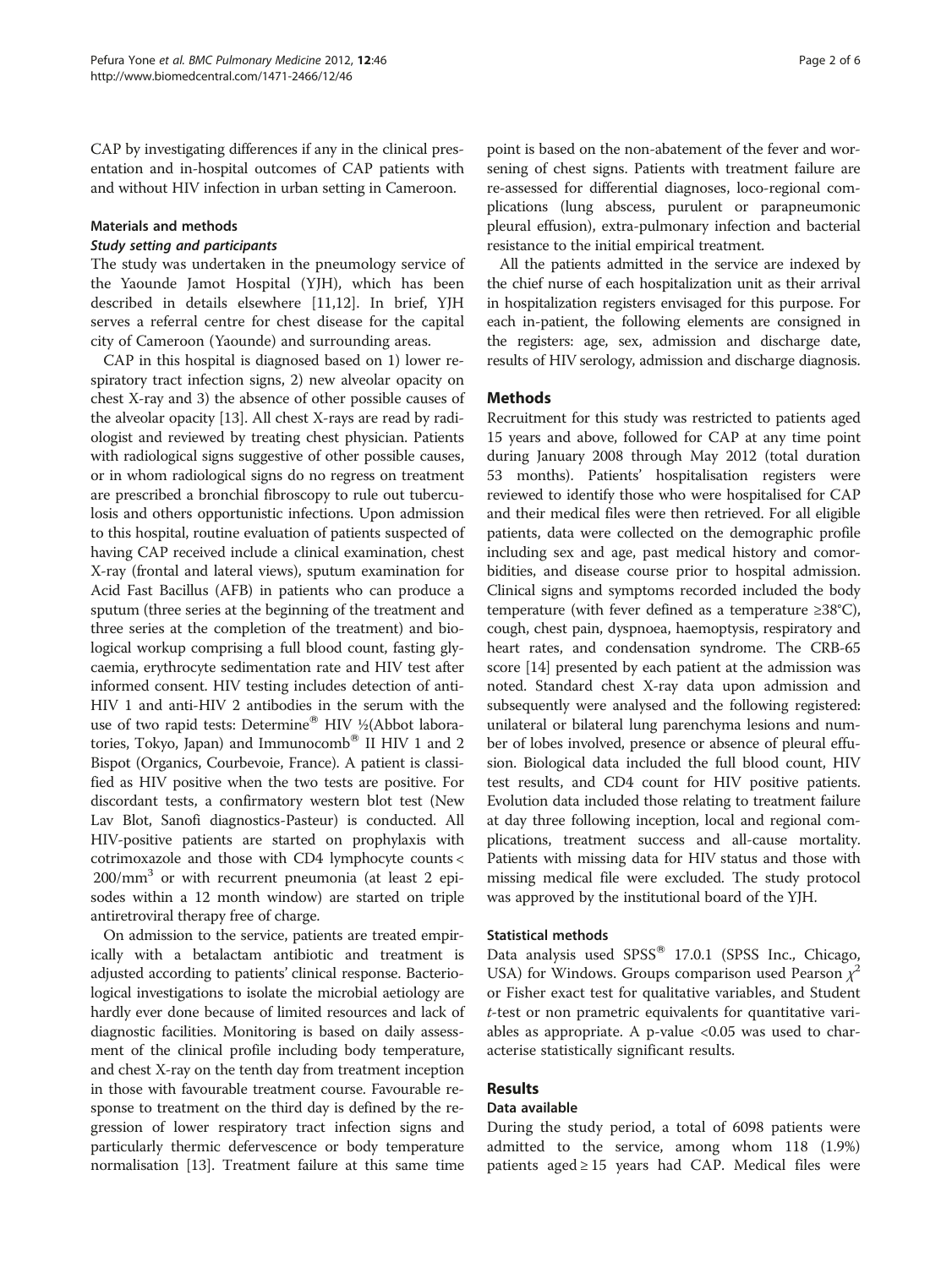available for all of them except six who were excluded. For those with medical file available, six were excluded for missing data on HIV status. Therefore 106 patients (51 being men) with a median age of 40 years (interquartile range: 31.75-53) were included in the final analysis. To validate the selection process, medical files were also retrieved for a random sample of 100 patients who did not have CAP based on registers. None of them also had CAP based on the diagnosis in the medical file. For those patients included data were missing for few participants on some variables and are reported where relevant.

# Prevalence of HIV infection and treatment

Of the 106 patients included 62 (58.5%) were HIV positive, all being infected with HIV-1 serotype. The median CD4 lymphocyte count in those with HIV infection was  $211/mm<sup>3</sup>$  (interquartile range: 97.5-331). Twenty-one (33.9%) HIV-infected patients had CD4 count lower than 200/mm<sup>3</sup>. HIV infection had been diagnosed prior hospital admission in 28 (45.2%) of them, and 18 (29%) were on antiretroviral therapy.

#### Profile of patients by HIV status upon admission

Clinical, radiological and biological characteristics of HIV positive and HIV negative participants are described in Table 1. The two groups were broadly similar with regard to demographic, past medical history, clinical and radiological profiles. Differences were however apparent in the biological profile where patients with HIV infection had lower haemoglobin levels (9.7 vs. 10.8  $g/dl$ ,  $p = 0.025$ ) and lower total leucocyte count (10,450 vs. 14,600,  $p = 0.003$ ) than HIV negative patients (Table 1).

# Outcomes of patients with and without HIV infection

Non-significantly high rate of treatment failure was recorded in HIV negative, as compared to HIV positive patients (35.5% vs. 25.5%,  $p = 0.137$ ). Loco-regional complications were also more likely to occur in HIV negative patients (40.1%) than among the HIV positive ones  $(17.7%)$  ( $p = 0.008$ , Table [2\)](#page-3-0). In both groups, the most frequent complication was purulent pleural effusion, which occurred in 7 (15.9%) HIV negative patients and 5

| Table 1 Clinical, radiological and hematologic characteristics of patients with acute community-acquired pneumonia, |  |  |
|---------------------------------------------------------------------------------------------------------------------|--|--|
| possibly of bacterial origin in Yaounde                                                                             |  |  |

| <b>Characteristics</b>                         | HIV-negative n=44      | HIV-positive n=62     | p-value |
|------------------------------------------------|------------------------|-----------------------|---------|
| Sex (Women/Men)                                | 22/22                  | 33/29                 | 0.743   |
| Age, years                                     |                        |                       |         |
| $\leq$ 40, n (%)                               | 21(47.7)               | 33 (53.2)             | 0.577   |
| $> 40$ , n $(\%)$                              | 23 (52.3)              | 29 (46.8)             |         |
| Chest symptoms                                 |                        |                       |         |
| Cough, n(%)                                    | 43/43(100)             | 60/61(98.4)           | 0.999   |
| Expectoration, n (%)                           | 34/42 (81)             | 54/61 (88.5)          | 0.284   |
| Chest pain, n (%)                              | 42 (95.5)              | 57 (91.9)             | 0.697   |
| Dyspnoea, n (%)                                | 26 (59.1)              | 30 (48.4)             | 0.277   |
| Duration of symptoms, median(IQR)              | $10(7-17)$             | $11(5.25-14)$         | 0.948   |
| <b>CRB65 Score</b>                             |                        |                       |         |
| $< 2, n$ (%)                                   | 33/40(82.5)            | 50/59 (84.7)          | 0.319   |
| $\geq$ 2, n $(\% )$                            | 7/40 (17.5)            | 9(15.3)               |         |
| <b>Past medical History</b>                    |                        |                       |         |
| Smoking, n (%)                                 | 10(22.7)               | 13(21.0)              | 0.829   |
| Excessive alcohol consumption, n (%)           | 10/42 (23.8)           | 14/60 (23.3)          | 0.956   |
| Other comorbidities, n (%)                     | 7(15.9)                | 12(19.4)              | 0.649   |
| Radiographic features                          |                        |                       |         |
| Single lobe involvement, n (%)                 | 17 (35.5)              | 30(43.6)              | 0.319   |
| Multiple lobes involvement, n (%)              | 27(64.5)               | 32(56.4)              | 0.319   |
| Pleural effusion, n (%)                        | 10(22.7)               | 11(17.7)              | 0.526   |
| <b>Hematologic features</b>                    |                        |                       |         |
| Median leucocytes count, mm <sup>3</sup> (IQR) | 14,600 (10,900-20,600) | 10,450 (6,400-16,850) | 0.003   |
| Median haemoglobin, g/dl (IQR)                 | 10.8 (8.9-12)          | $9.7(8-11.6)$         | 0.025   |
| Mean platelet count, mm <sup>3</sup> (SD)      | 302,880 (129,588)      | 259,550 (140,148)     | 0.116   |
|                                                |                        |                       |         |

IQR, interquartile range; SD, standard deviation.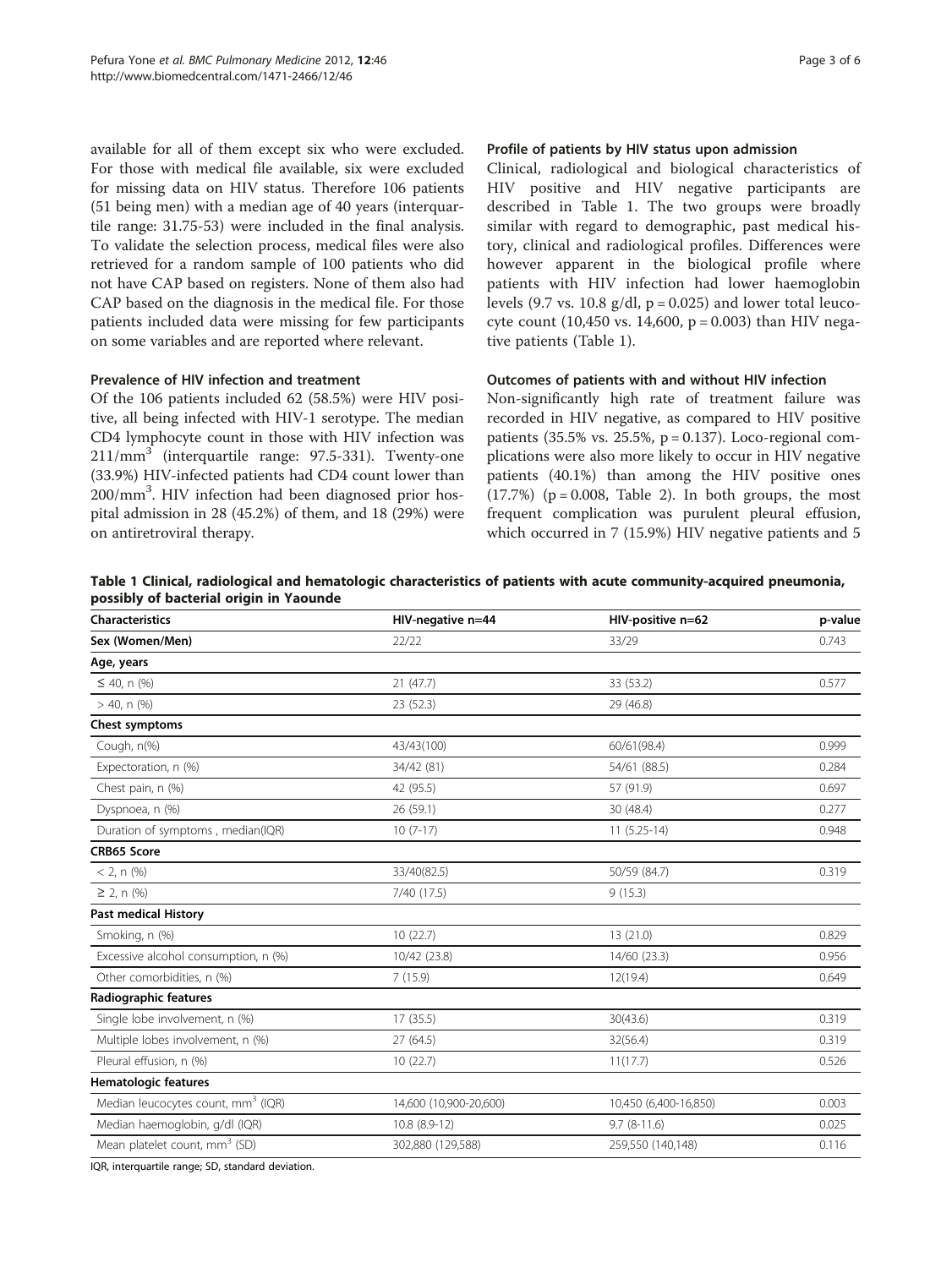<span id="page-3-0"></span>

| <b>Evolution</b>                               | HIV negative n=44 | HIV positive n=62 | p-value |
|------------------------------------------------|-------------------|-------------------|---------|
| Treatment failure on $3^{rd}$ day*, n (%)      | 17/43 (33.3)      | 14/55 (17.1)      | 0.137   |
| Loco-regional complications                    |                   |                   |         |
| None, n (%)                                    | 26 (59.1)         | 51 (82.3)         | 0.008   |
| Parapneumonic pleural effusion, n (%)          | 5(11.4)           | 3(4.8)            | 0.271   |
| Purulent pleural effusion, n (%)               | 7(15.9)           | 5(8.1)            | 0.229   |
| Lung abscess, n (%)                            | 6(13.6)           | 3(4.8)            | 0.158   |
| Median duration of hospitalisation, days (IQR) | $13(10-15)$       | $11.5$ $(8-16)$   | 0.554   |
| Death, n (%)                                   | 4(9.0)            | 9(14.5)           | 0.401   |
| Median time to death, days (IQR)               | $0.54(0.15-6.45)$ | $2(1-10)$         | 0.268   |

\* One HIV negative and seven HIV positive patients had deceased before 3rd day; IQR, interquartile range.

(8.1%) HIV positive patients. The median duration of hospitalisation (interquartile range) was 13 (10–15) days in HIV negative patients and 11.5 (8–16) in HIV positive patients ( $p = 0.554$ , Table 2). Death rate during this period and median time to death were similar between the two groups (both  $p \ge 0.268$ ).

## Discussion and conclusions

In this study conducted in a major referral hospital for chest diseases in Cameroon, we found a high prevalence of HIV-1 infection among patients admitted for acute community-acquired pneumonia. Half of the time, HIV infection was undiagnosed at the time of clinical presentation with CAP. Among those already diagnosed with HIV infection, about half were on antiretroviral therapy. With three exceptions, the clinical, radiological, biological profiles of patients and outcomes of care for CAP were similar between patients with HIV infection and those without. These exceptions relate to the low haemoglobin level and low total leucocytes counts in HIV positive patients and a high complication rates among HIV negative patients.

The prevalence of HIV infection in our study is about the double of the prevalence rate reported in Cameroon 15 years ago [\[1\]](#page-4-0) based on 110 patients recruited from three different hospitals, probably mirroring the changing prevalence of HIV in the country between the two study periods. Indeed, available data suggest that HIV prevalence was about 3% at the general population in Cameroon in 1994 [[15\]](#page-4-0), and increased to about 5% in 2007 [\[16](#page-4-0)]. Otherwise, HIV prevalence in our study was closer to the 58% rate reported by Horo et al. in Ivory Coast [[3\]](#page-4-0).

While the well-known young age of patients with HIV may explain part of the findings, our study suggests that hospitalised patients with CAP in this setting were predominantly young individuals. This may reflect the overall young age of the general population. The equal distribution of women among HIV negative and HIV positive patients suggests that high rates of HIV infections among women in Africa [\[16](#page-4-0)] may not necessarily translated into more women with HIV developing CAP. Such a claim however, based on a hospital cohort remains very weak in the context of many uncontrolled sources of biases. The broadly comparable clinical and radiological profiles of patients with and without HIV infection found in our study is in agreement with existing reports[[1,3\]](#page-4-0). Of note, the disease severity as assessed by the CRB-65 score [[14\]](#page-4-0) was unaffected by HIV status. Differences found in the haematological profile were largely expected. For instance, it is well known that anaemia is of multifactorial causes in the context of HIV infection, and is not necessarily correlated with immune-depression and presence of opportunistic infections [[17,18\]](#page-5-0).

The comparable evolution and outcomes of patients regardless of their status for HIV in our sample is largely in agreement with earlier report from the same setting [[1\]](#page-4-0). The high prevalence of loco-regional complications among HIV negative participants in this study is possibly related to a high prevalence of infections due to necrotizing micro-organisms in this subgroup. Indeed, in a recent study on purulent pleural effusions in the same setting, we found that Staphylococcus aureus microorganism was more frequently isolated in HIV negative than in HIV positive patients (23.8% vs. 12.5%), although the difference was not statistically significant, due to the small sample [[19\]](#page-5-0). However, death rate among our much large sample of patients with HIV infection was likely higher than the 7% reported previously based on half the size of our cohort with HIV [\[1\]](#page-4-0). Discrepancies are likely due to difference in precisions on the diagnosis of CAP. The former study [[1](#page-4-0)] used microbiological investigations for diagnosis confirmation and accordingly adapting treatments, what our study did not afford. In over half of patients with fatal outcomes in our sample, death occurred with the first 72 h of observation needed to assess the response to treatment. Some would have been the result of inappropriate initial diagnosis or inefficacy of the empirical treatment. In general mortality rate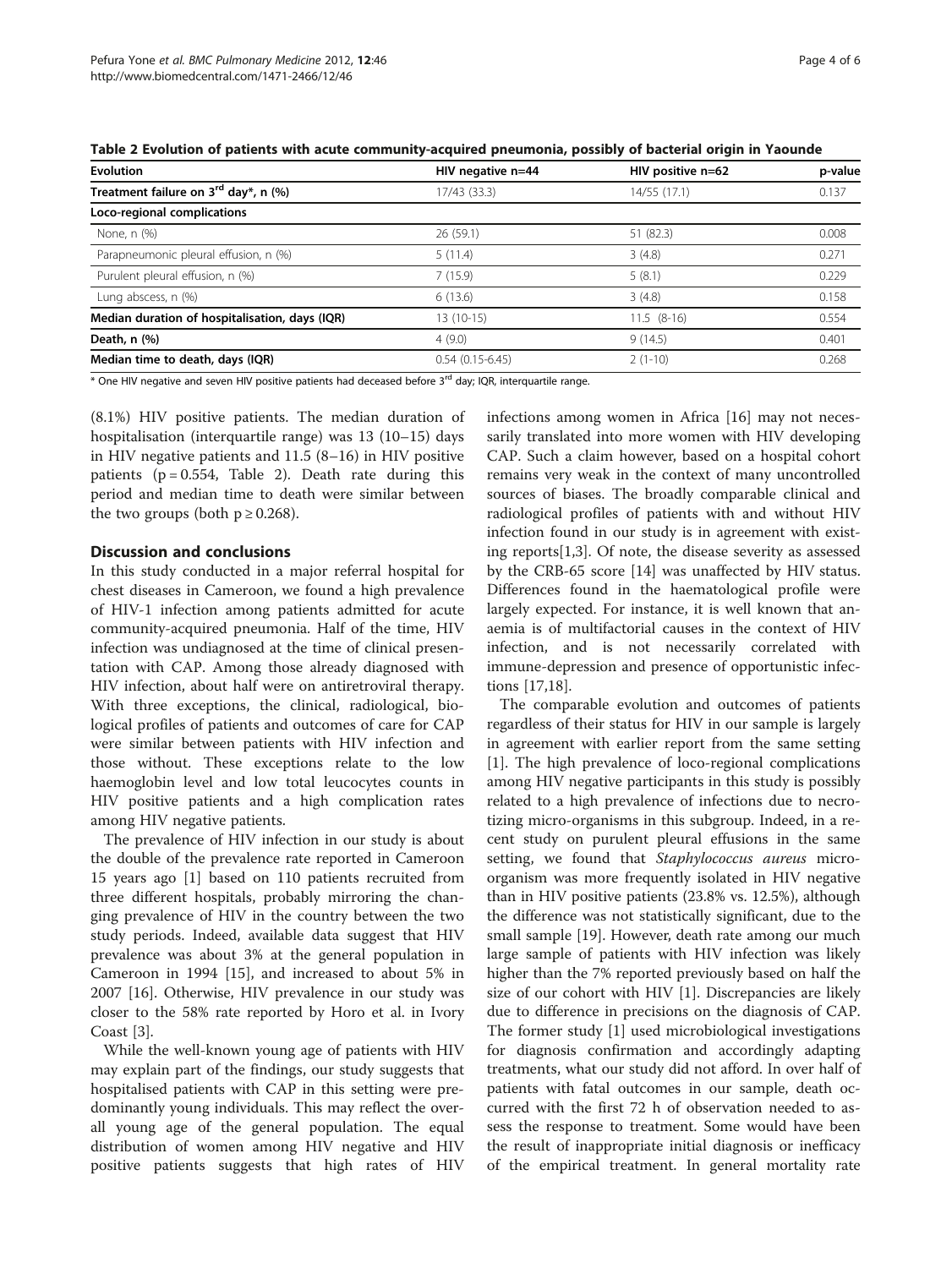<span id="page-4-0"></span>among HIV patients with CAP across published data varies substantially [5,7,8[,20-22](#page-5-0)]. However, available studies on the effect of HIV on fatal outcome in patients with CAP are conflicting with some suggesting a less favourable outcome in patients with severe immune depression [5,[21,23\]](#page-5-0), and others suggesting no effect of immune depression on mortality [1,6,7[,23](#page-5-0)]. In a study by Feldman et al. [[24\]](#page-5-0) in HIV positive patients with bateriemic pneumococcal pneumonia, fatality rate was high in patients with severe immune-depression. We instead found no significant difference in death rates among patients CAP patients with HIV according to the severity of the disease (data not shown).

Our study has some limitations including the retrospective nature and as a result data were missing for some participants on some variables including key inclusion variables such as HIV status, HIV viral load and other variables like nutitional and socioeconomic status. In the absence of microbiological investigations, we were unable to have a definitive confirmation of diagnosis. In this context, some patients would have probably been misclassified as having CAP or not, which may have the undesirable effect of biasing the results if occurring in a differential ways. The previous study in this setting suggests using microbiological diagnosis as a standard, physicians diagnosis of pneumonia is accurate in about 50% of cases, and similarly among patients with HIV and those without [1]. The strengths of our study include the relatively larger number of people with HIV and accordingly more power to investigate the effects of prior knowledge of HIV status on clinical presentation and outcome of care for CAP.

In conclusion, HIV infection is highly frequent among patients with CAP in this setting. In major ways however, it seems to be unrelated with key aspects of the disease including clinical presentation, radiological findings, response to empirical antibiotic treatment and fatal outcomes. Therefore similar strategies should be applied to CAP patients regardless of the status for HIV. However, CAP presentation should be used as an opportunity to screen individuals for undiagnosed HIV infection. Larger prospective studies and needed to consolidate these findings.

#### Abbreviations

CAP: Acute community-acquired pneumonia; HIV: Human Immunodeficiency Virus; HJY: Yaounde Jamot Hospital; SSA: Sub-Saharan Africa.

#### Competing interests

The authors declare that they have no competing interests.

#### Authors' contributions

EWPY conceived and designed the study, performed analysis, interpretated of data and drafted the manuscript, ADB and APK assisted with the design, interpretation of data and the critical review of the manuscript, CK performed critical review of the manuscript. All authors approved the final manuscript.

#### Author details

<sup>1</sup>Department of Internal Medicine and Subspecialties, Faculty of Medicine and Biomedical Sciences, University of Yaounde 1, Yaounde, Cameroon. <sup>2</sup>Service of Pneumology, Yaounde Jamot Hospital, BP: 4021, Yaoundé, Cameroun. <sup>3</sup>South African Medical research Council & University of Cape Town, Cape Town, South Africa.

#### Received: 26 June 2012 Accepted: 27 August 2012 Published: 30 August 2012

#### References

- 1. Koulla-Shiro S, Kuaban C, Belec L: Acute community-acquired bacterial pneumonia in Human Immunodeficiency Virus (HIV) infected and non-HIV-infected adult patients in Cameroon: aetiology and outcome. Tuber Lung Dis 1996, 77:47–51.
- 2. Horo K, Koffi N, Kouassi B, N'gom AS, Kenmogné K, Ahui BJM, et al: Facteurs de décès par pneumopathie aiguë communautaire en milieu africain à Abidjan. Rev Pneumol Trop 2004, 1:10–13.
- 3. Horo K, Gode VC, Ahui JM, Kouassi AB, Djereke GB, Cardenat M, N'gom A, Koffi N, Aka-Danguy E: Pneumonies communautaires d'allure bactérienne chez le sujet infecté par le VIH: étude préliminaire prospective. Rev Pneumol Clin 2009, 65:137–142.
- 4. Benito N, Moreno A, Miro MJ, Torres A: Pulmonary infections in HIVinfected patients: an update in the 21st century. ERJ Express 2011. doi[:10.1183/09031936.00200210.](http://dx.doi.org/10.1183/09031936.00200210)
- 5. Cordero E, Pachón J, Rivero A, Girón JA, Gómez-Mateos J, Merino MD, Torres-Tortosa M, González-Serrano M, Aliaga L, Collado A, Hernández-Quero J, Barrera A, Nuño E: Community-acquired bacterial pneumonia in Enfermedades Infecciosas. Am J Respir Crit Care Med 2000, 162:2063–2068.
- 6. Christensen D, Feldman C, Rossi P, Marrie T, Blasi F, Luna C, Fernandez P, Porras J, Martinez J, Weiss K, Levy G, Lode H, Gross P, File T, Ramirez J: Community-Acquired Pneumonia Organization Investigators. HIV infection does not influence clinical outcomes in hospitalized patients with bacterial community-acquired pneumonia: results from the CAPO international cohort study. Clin Infect Dis 2005, 15:554-556.
- 7. Malinis M, Myers J, Bordon J, Peyrani P, Kapoor R, Nakamatzu R, Lopardo G, Torres A, Feldman C, Allen M, Arnold F, Ramirez J: Clinical outcomes of HIV-infected patients hospitalized with bacterial community-acquired pneumonia. Int J Infect Dis 2010, 14:e22–e27.
- 8. Koffi N, N'gom A, Kouassi B, Aka-Danguy E, Tchamran MM: Les pneumopathies bactériennes à germes banals au cours de l'infection par le VIH chez l'adulte africain hospitalisé à Abidjan. Cote d'Ivoire Bull Soc Path Ex 1997, 90:370–372.
- 9. Van der Eerden MM, Vlaspolder F, De Graaff CS, Groot T, Bronsveld W, Jansen HM, Boersma WG: Comparison between pathogen directed antibiotic treatment and empirical broad spectrum antibiotic treatment in patients with community acquired pneumonia: a prospective randomised study. Thorax 2005, 60:672–768.
- 10. Koffi N, N'gom A, Kouassi B, Horo K, Mansare L, Aka-Danguy E: Évaluation de l'antibiothérapie probabiliste dans les pneumopathies aiguës d'allure bactérienne hospitalisées en milieu africain. Bull Soc Pathol Exot 2001, 94:397–400.
- 11. Pefura Yone EW, Betyoumin AF, Kengne AP, Kaze Folefack FJ, Ngogang J: First-line antiretroviral therapy and dyslipidemia in people living with HIV-1 in Cameroon: a cross-sectional study. AIDS Res Ther 2011, 8:33.
- 12. Pefura Yone EW, Kengne AP, Kuaban C: Incidence, time and determinants of tuberculosis treatment default in Yaounde, Cameroon: a retrospective hospital register-based cohort study. BMJ open 2011, 1:e000289.
- 13. Bartlett JG, Dowell SF, Mandell LA, File TM Jr, Musher DM, Fine JM: Practice guidelines for the management of community-acquired pneumonia in adults. Infectious Diseases Society of America. Clin Infect Dis 2000, 31:347–382.
- 14. Lim WS, van der Eerden MM, Laing R, Boersma WG, Karalus N, Town GI, Lewis SA, Macfarlane JT: Defining community acquired pneumonia severity on presentation to hospital: an international derivation and validation study. Thorax 2003, 58:377–382.
- 15. Ministry of Public Health: Report on HIV sentinel surveillance system in Cameroon. Yaoundé: Ministry of Public Health; 1994.
- 16. UNAIDS/WHO: AIDS epidemic update; 2008. [\[http://data.unaids.org/pub/](http://data.unaids.org/pub/Report/2008/jc1535_annual_report07_fr.pdf) [Report/2008/jc1535\\_annual\\_report07\\_fr.pdf](http://data.unaids.org/pub/Report/2008/jc1535_annual_report07_fr.pdf)]